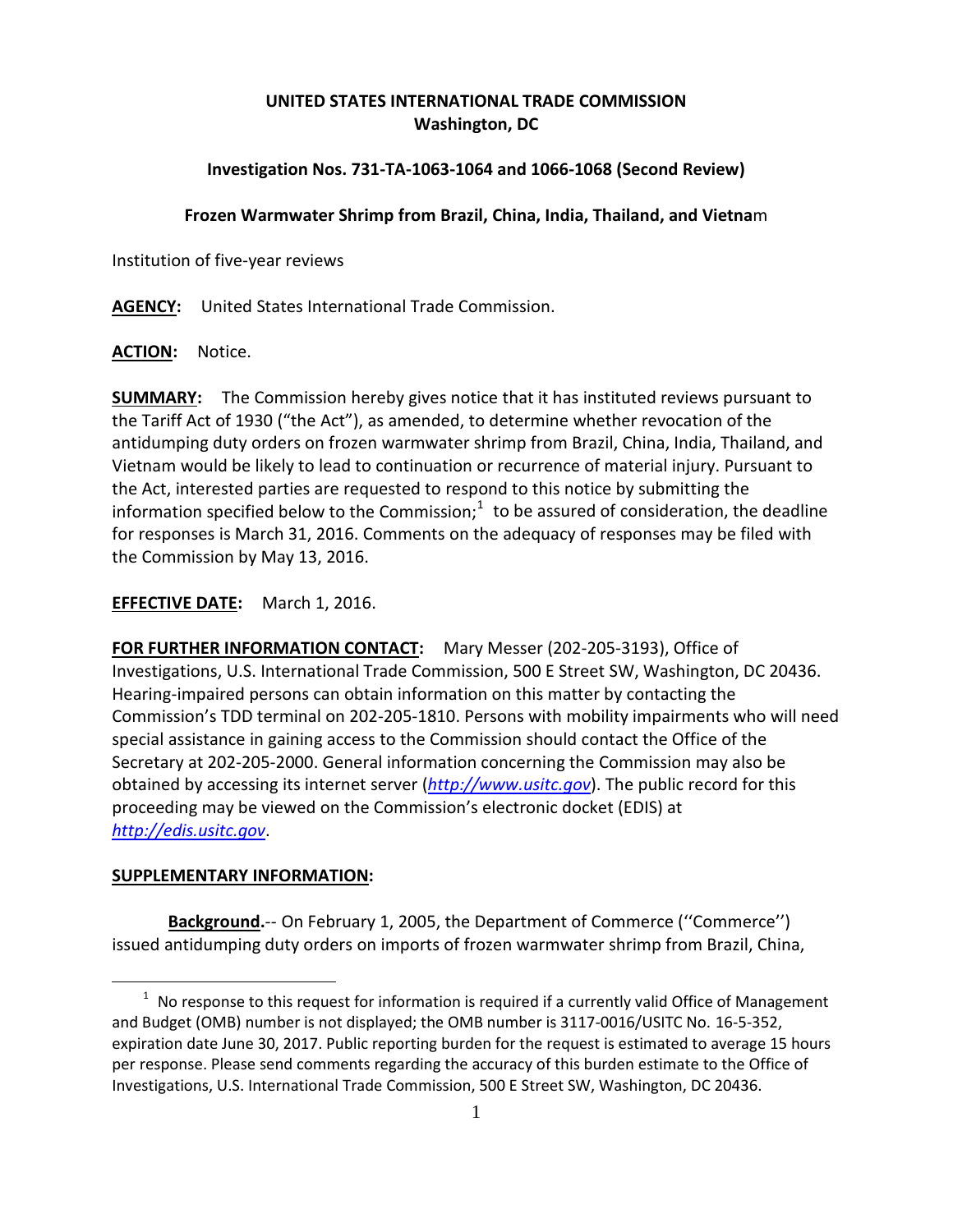India, Thailand, and Vietnam (70 FR 5143–5156). Following the five-year reviews by Commerce and the Commission, effective April 29, 2011, Commerce issued a continuation of the antidumping duty orders on imports of frozen warmwater shrimp from Brazil, China, India, Thailand, and Vietnam (76 FR 23972). The Commission is now conducting second reviews pursuant to section 751(c) of the Act, as amended (19 USC 1675(c)), to determine whether revocation of the orders would be likely to lead to continuation or recurrence of material injury to the domestic industry within a reasonably foreseeable time. Provisions concerning the conduct of this proceeding may be found in the Commission's Rules of Practice and Procedure at 19 CFR Parts 201, Subparts A and B and 19 CFR Part 207, Subparts A and F. The Commission will assess the adequacy of interested party responses to this notice of institution to determine whether to conduct full or expedited reviews. The Commission's determinations in any expedited reviews will be based on the facts available, which may include information provided in response to this notice.

**Definitions.**--The following definitions apply to these reviews:

- (1) *Subject Merchandise* is the class or kind of merchandise that is within the scope of the five-year reviews, as defined by the Department of Commerce.
- (2) The *Subject Countries* in these reviews are Brazil, China, India, Thailand, and Vietnam.
- (3) The *Domestic Like Product* is the domestically produced product or products which are like, or in the absence of like, most similar in characteristics and uses with, the *Subject Merchandise*. In its original affirmative determinations and its full first five-year review determinations, the Commission defined the *Domestic Like Product* to consist of fresh warmwater shrimp and prawns and those frozen warmwater shrimp and prawn products defined in Commerce's scope definition. Certain Commissioners defined the *Domestic Like Product* differently in the original determinations.
- (4) The *Domestic Industry* is the U.S. producers as a whole of the *Domestic Like Product*, or those producers whose collective output of the *Domestic Like Product* constitutes a major proportion of the total domestic production of the product. In its original affirmative determinations and its full first five-year review determinations, the Commission defined the *Domestic Industry* to consist of: (1) All entities that harvest fresh warmwater shrimp (i.e., fishermen and shrimp farmers) and (2) all processors of frozen shrimp products within the scope definition except for firms that do not engage in sufficient production-related activities to be considered domestic producers.<sup>[2](#page-1-0)</sup> In addition,

 $\overline{a}$ 

<span id="page-1-0"></span> $2$  The Commission found that processing activities such as deheading, grading, machine peeling, deveining, and cooking all constitute domestic production but that marinating and skewering do not constitute domestic production. The Commission also concluded that breading did not constitute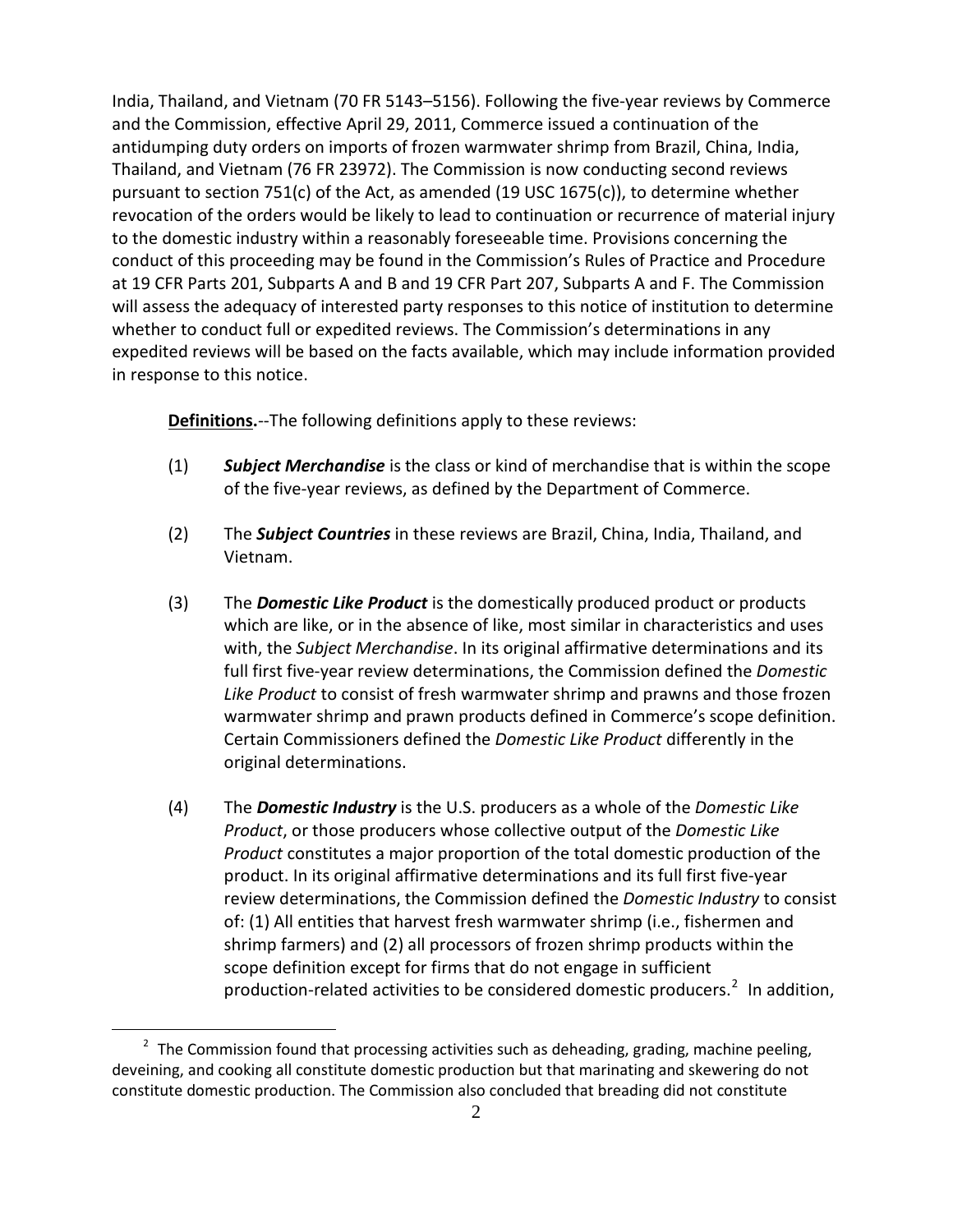five firms were excluded by the Commission from the *Domestic Industry*  pursuant to the related parties provision in the original determinations and one firm was excluded in the full first five-year review determinations.

(5) An *Importer* is any person or firm engaged, either directly or through a parent company or subsidiary, in importing the *Subject Merchandise* into the United States from a foreign manufacturer or through its selling agent.

**Participation in the proceeding and public service list.**--Persons, including industrial users of the *Subject Merchandise* and, if the merchandise is sold at the retail level, representative consumer organizations, wishing to participate in the proceeding as parties must file an entry of appearance with the Secretary to the Commission, as provided in section 201.11(b)(4) of the Commission's rules, no later than 21 days after publication of this notice in the *Federal Register*. The Secretary will maintain a public service list containing the names and addresses of all persons, or their representatives, who are parties to the proceeding.

Former Commission employees who are seeking to appear in Commission five-year reviews are advised that they may appear in a review even if they participated personally and substantially in the corresponding underlying original investigation or an earlier review of the same underlying investigation. The Commission's designated agency ethics official has advised that a five-year review is not the same particular matter as the underlying original investigation, and a five-year review is not the same particular matter as an earlier review of the same underlying investigation for purposes of 18 U.S.C. § 207, the post employment statute for Federal employees, and Commission rule 201.15(b) (19 CFR § 201.15(b)), 79 FR 3246 (Jan. 17, 2014), 73 FR 24609 (May 5, 2008). Consequently, former employees are not required to seek Commission approval to appear in a review under Commission rule 19 CFR § 201.15, even if the corresponding underlying original investigation or an earlier review of the same underlying investigation was pending when they were Commission employees. For further ethics advice on this matter, contact Carol McCue Verratti, Deputy Agency Ethics Official, at 202-205-3088.

**Limited disclosure of business proprietary information (BPI) under an administrative protective order (APO) and APO service list.**--Pursuant to section 207.7(a) of the Commission's rules, the Secretary will make BPI submitted in this proceeding available to authorized applicants under the APO issued in the proceeding, provided that the application is made no later than 21 days after publication of this notice in the *Federal Register*. Authorized applicants must represent interested parties, as defined in 19 U.S.C. § 1677(9), who are parties to the proceeding. A separate service list will be maintained by the Secretary for those parties authorized to receive BPI under the APO.

**Certification.**--Pursuant to section 207.3 of the Commission's rules, any person submitting information to the Commission in connection with this proceeding must certify that the information is accurate and complete to the best of the submitter's knowledge. In making

 $\overline{a}$ 

domestic production activity because breaded shrimp was not part of the *Domestic Like Product*.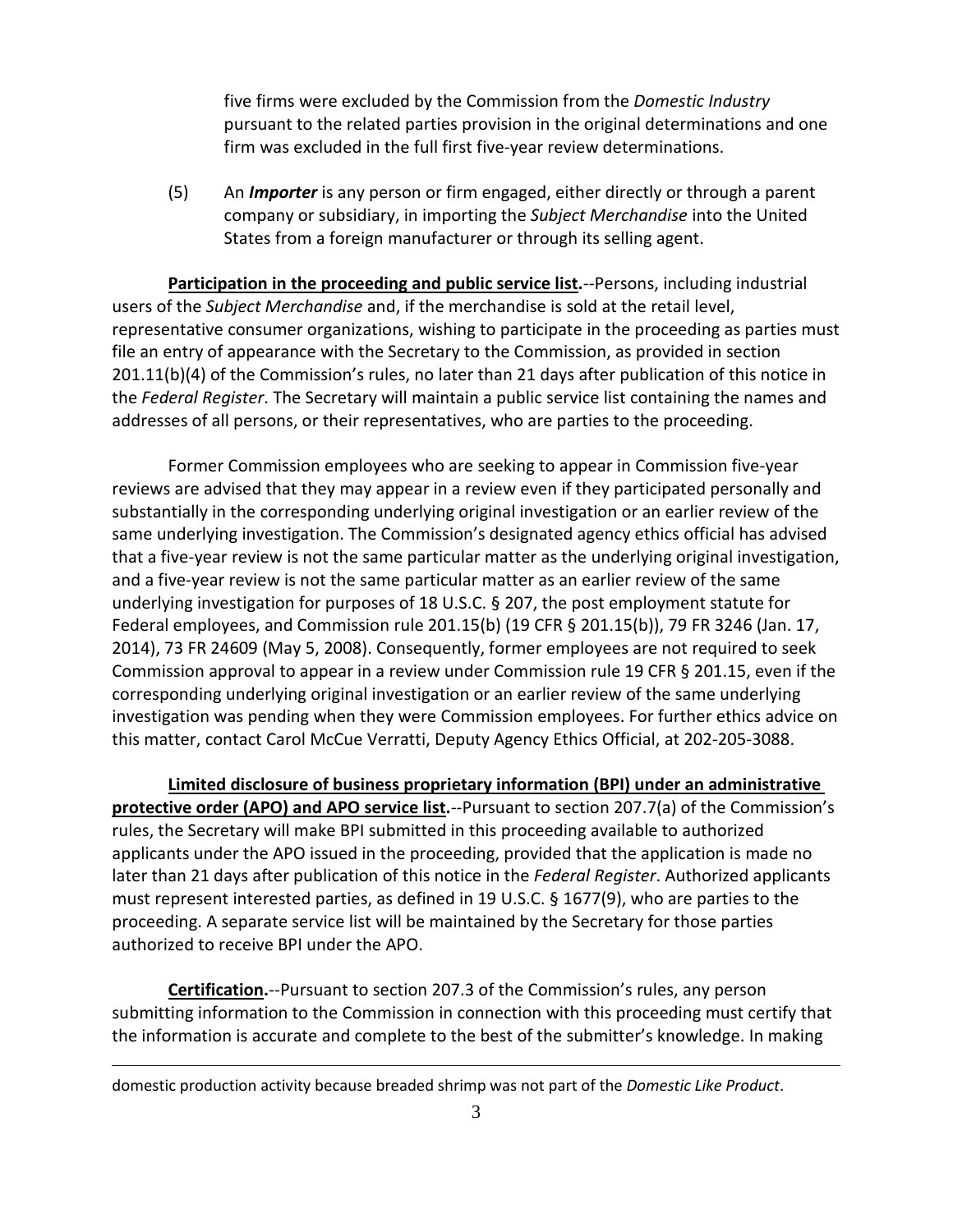the certification, the submitter will be deemed to consent, unless otherwise specified, for the Commission, its employees, and contract personnel to use the information provided in any other reviews or investigations of the same or comparable products which the Commission conducts under Title VII of the Act, or in internal audits and investigations relating to the programs and operations of the Commission pursuant to 5 U.S.C. Appendix 3.

**Written submissions.**--Pursuant to section 207.61 of the Commission's rules, each interested party response to this notice must provide the information specified below. The deadline for filing such responses is March 31, 2016. Pursuant to section 207.62(b) of the Commission's rules, eligible parties (as specified in Commission rule 207.62(b)(1)) may also file comments concerning the adequacy of responses to the notice of institution and whether the Commission should conduct expedited or full reviews. The deadline for filing such comments is May 13, 2016. All written submissions must conform with the provisions of section 201.8 of the Commission's rules; any submissions that contain BPI must also conform with the requirements of sections 201.6, 207.3, and 207.7 of the Commission's rules. The Commission's Handbook on E-Filing, available on the Commission's website at http://edis.usitc.gov, elaborates upon the Commission's rules with respect to electronic filing. Also, in accordance with sections 201.16(c) and 207.3 of the Commission's rules, each document filed by a party to the proceeding must be served on all other parties to the proceeding (as identified by either the public or APO service list as appropriate), and a certificate of service must accompany the document (if you are not a party to the proceeding you do not need to serve your response).

**Inability to provide requested information.**--Pursuant to section 207.61(c) of the Commission's rules, any interested party that cannot furnish the information requested by this notice in the requested form and manner shall notify the Commission at the earliest possible time, provide a full explanation of why it cannot provide the requested information, and indicate alternative forms in which it can provide equivalent information. If an interested party does not provide this notification (or the Commission finds the explanation provided in the notification inadequate) and fails to provide a complete response to this notice, the Commission may take an adverse inference against the party pursuant to section 776(b) of the Act (19 U.S.C. § 1677e(b)) in making its determinations in the reviews.

**INFORMATION TO BE PROVIDED IN RESPONSE TO THIS NOTICE OF INSTITUTION:** If you are a domestic producer, union/worker group, or trade/business association; import/export *Subject Merchandise* from more than one *Subject Country*; or produce *Subject Merchandise* in more than one *Subject Country*, you may file a single response. If you do so, please ensure that your response to each question includes the information requested for each pertinent *Subject Country.* As used below, the term "firm" includes any related firms.

- (1) The name and address of your firm or entity (including World Wide Web address) and name, telephone number, fax number, and E-mail address of the certifying official.
- (2) A statement indicating whether your firm/entity is a U.S. producer of the *Domestic Like Product*, a U.S. union or worker group, a U.S. importer of the *Subject Merchandise*, a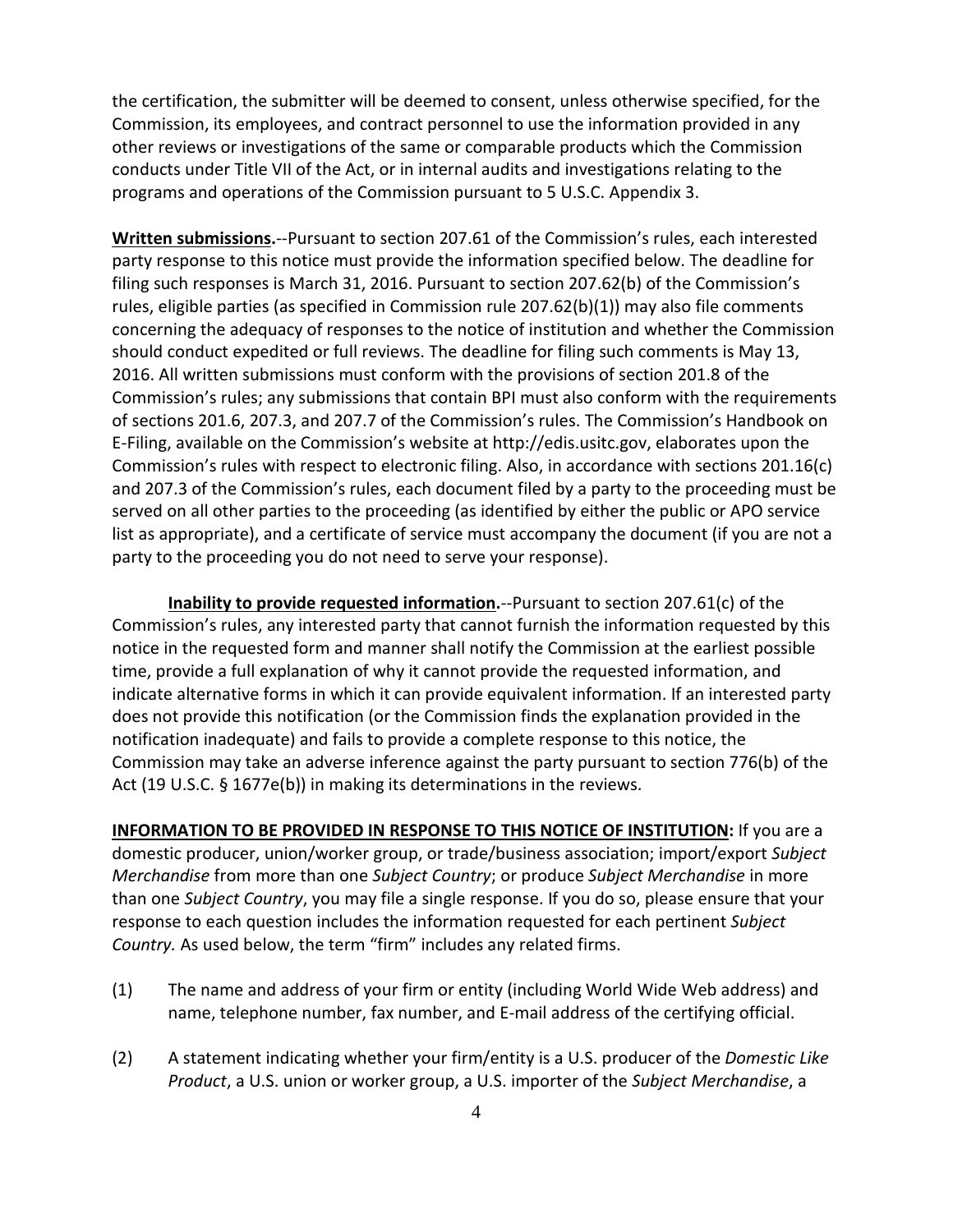foreign producer or exporter of the *Subject Merchandise*, a U.S. or foreign trade or business association, or another interested party (including an explanation). If you are a union/worker group or trade/business association, identify the firms in which your workers are employed or which are members of your association.

- (3) A statement indicating whether your firm/entity is willing to participate in this proceeding by providing information requested by the Commission.
- (4) A statement of the likely effects of the revocation of the antidumping duty orders on the *Domestic Industry* in general and/or your firm/entity specifically. In your response, please discuss the various factors specified in section 752(a) of the Act (19 U.S.C. § 1675a(a)) including the likely volume of subject imports, likely price effects of subject imports, and likely impact of imports of *Subject Merchandise* on the *Domestic Industry*.
- (5) A list of all known and currently operating U.S. producers of the *Domestic Like Product*. Identify any known related parties and the nature of the relationship as defined in section 771(4)(B) of the Act (19 U.S.C. § 1677(4)(B)).
- (6) A list of all known and currently operating U.S. importers of the *Subject Merchandise* and producers of the *Subject Merchandise* in each *Subject Country* that currently export or have exported *Subject Merchandise* to the United States or other countries after 2009.
- (7) A list of 3-5 leading purchasers in the U.S. market for the *Domestic Like Product* and the *Subject Merchandise* (including street address, World Wide Web address, and the name, telephone number, fax number, and E-mail address of a responsible official at each firm).
- (8) A list of known sources of information on national or regional prices for the *Domestic Like Product* or the *Subject Merchandise* in the U.S. or other markets.
- (9) If you are a U.S. producer of the *Domestic Like Product*, provide the following information on your firm's operations on that product during calendar year 2015, except as noted (report quantity data in pounds and value data in U.S. dollars, f.o.b. plant). If you are a union/worker group or trade/business association, provide the information, on an aggregate basis, for the firms in which your workers are employed/which are members of your association.
	- (a) Production (quantity) and, if known, an estimate of the percentage of total U.S. production of the *Domestic Like Product* accounted for by your firm's(s') production;
	- (b) Capacity (quantity) of your firm to produce the *Domestic Like Product* (i.e., the level of production that your establishment(s) could reasonably have expected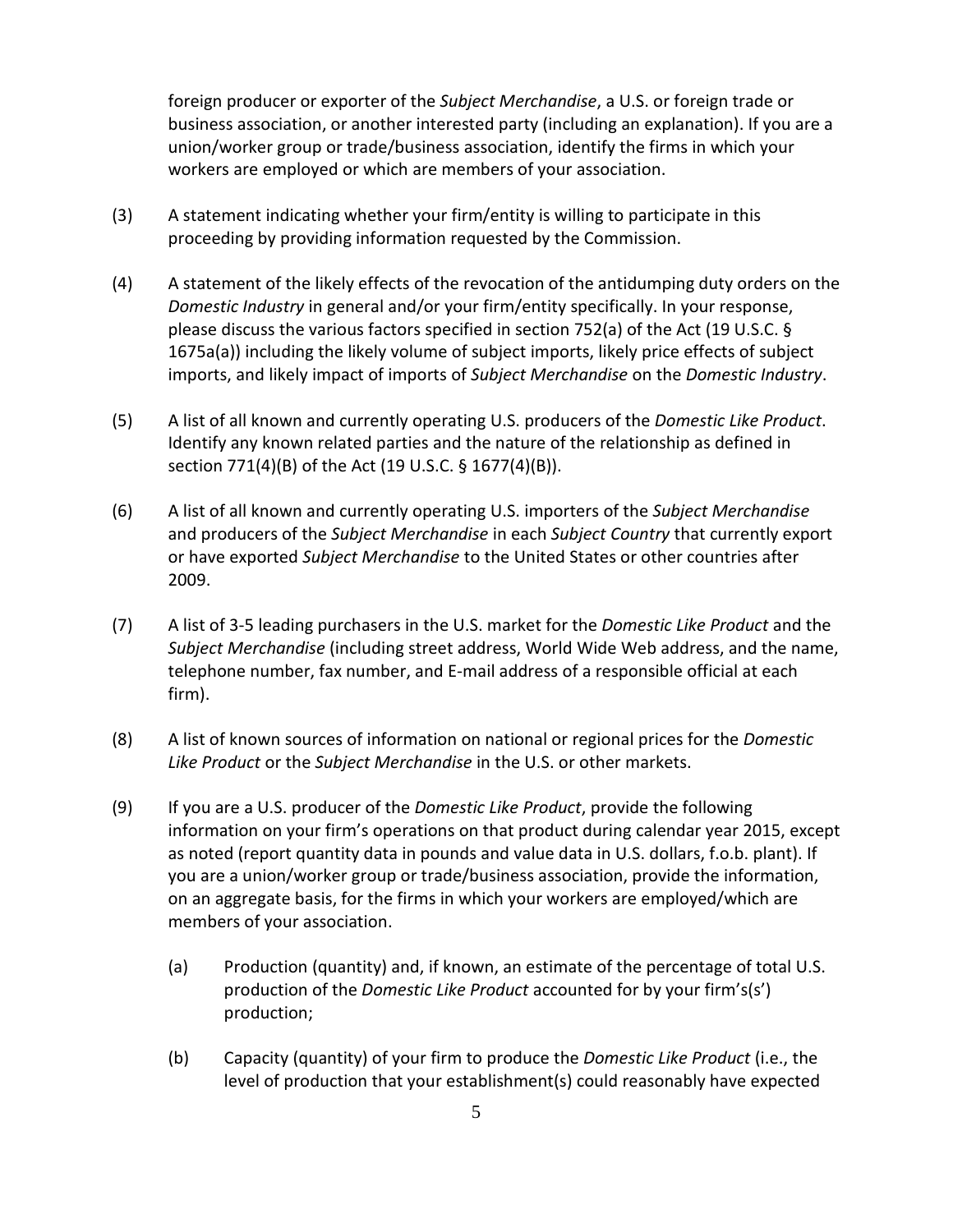to attain during the year, assuming normal operating conditions (using equipment and machinery in place and ready to operate), normal operating levels (hours per week/weeks per year), time for downtime, maintenance, repair, and cleanup, and a typical or representative product mix);

- (c) the quantity and value of U.S. commercial shipments of the *Domestic Like Product* produced in your U.S. plant(s);
- (d) the quantity and value of U.S. internal consumption/company transfers of the *Domestic Like Product* produced in your U.S. plant(s); and
- (e) the value of (i) net sales, (ii) cost of goods sold (COGS), (iii) gross profit, (iv) selling, general and administrative (SG&A) expenses, and (v) operating income of the *Domestic Like Product* produced in your U.S. plant(s) (include both U.S. and export commercial sales, internal consumption, and company transfers) for your most recently completed fiscal year (identify the date on which your fiscal year ends).
- (10) If you are a U.S. importer or a trade/business association of U.S. importers of the *Subject Merchandise* from any *Subject Country*, provide the following information on your firm's(s') operations on that product during calendar year 2015 (report quantity data in pounds and value data in U.S. dollars). If you are a trade/business association, provide the information, on an aggregate basis, for the firms which are members of your association.
	- (a) The quantity and value (landed, duty-paid but not including antidumping duties) of U.S. imports and, if known, an estimate of the percentage of total U.S. imports of *Subject Merchandise* from each *Subject Country* accounted for by your firm's(s') imports;
	- (b) the quantity and value (f.o.b. U.S. port, including antidumping duties) of U.S. commercial shipments of *Subject Merchandise* imported from each *Subject Country*; and
	- (c) the quantity and value (f.o.b. U.S. port, including antidumping duties) of U.S. internal consumption/company transfers of *Subject Merchandise* imported from each *Subject Country*.
- (11) If you are a producer, an exporter, or a trade/business association of producers or exporters of the *Subject Merchandise* in any *Subject Country*, provide the following information on your firm's(s') operations on that product during calendar year 2015 (report quantity data in pounds and value data in U.S. dollars, landed and duty-paid at the U.S. port but not including antidumping duties). If you are a trade/business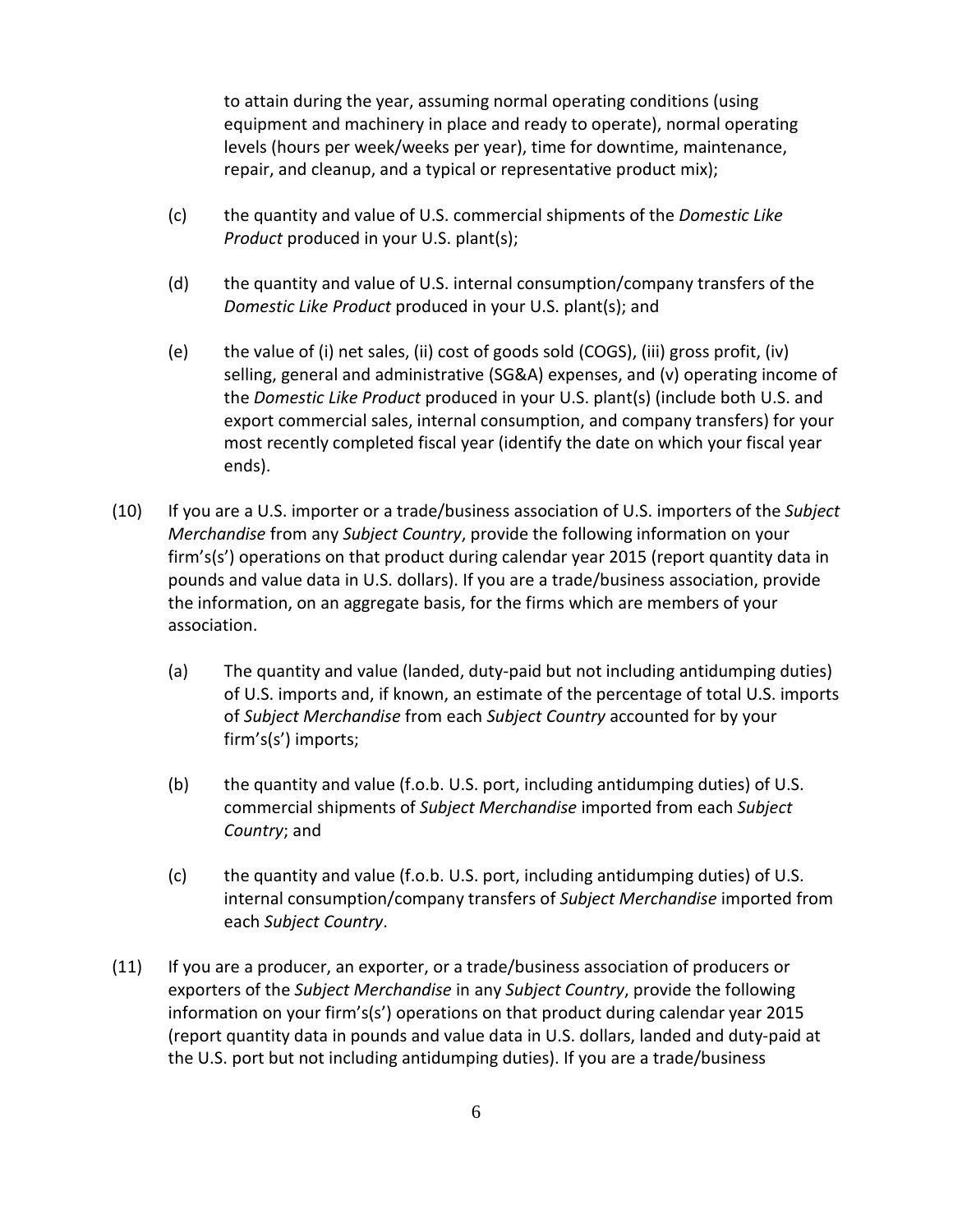association, provide the information, on an aggregate basis, for the firms which are members of your association.

- (a) Production (quantity) and, if known, an estimate of the percentage of total production of *Subject Merchandise* in each *Subject Country* accounted for by your firm's(s') production;
- (b) Capacity (quantity) of your firm(s) to produce the *Subject Merchandise* in each *Subject Country* (i.e., the level of production that your establishment(s) could reasonably have expected to attain during the year, assuming normal operating conditions (using equipment and machinery in place and ready to operate), normal operating levels (hours per week/weeks per year), time for downtime, maintenance, repair, and cleanup, and a typical or representative product mix); and
- (c) the quantity and value of your firm's(s') exports to the United States of *Subject Merchandise* and, if known, an estimate of the percentage of total exports to the United States of *Subject Merchandise* from each *Subject Country* accounted for by your firm's(s') exports.
- (12) Identify significant changes, if any, in the supply and demand conditions or business cycle for the *Domestic Like Product* that have occurred in the United States or in the market for the *Subject Merchandise* in each *Subject Country* after 2009, and significant changes, if any, that are likely to occur within a reasonably foreseeable time. Supply conditions to consider include technology; production methods; development efforts; ability to increase production (including the shift of production facilities used for other products and the use, cost, or availability of major inputs into production); and factors related to the ability to shift supply among different national markets (including barriers to importation in foreign markets or changes in market demand abroad). Demand conditions to consider include end uses and applications; the existence and availability of substitute products; and the level of competition among the *Domestic Like Product* produced in the United States, *Subject Merchandise* produced in each *Subject Country*, and such merchandise from other countries.
- (13) **(OPTIONAL)** A statement of whether you agree with the above definitions of the *Domestic Like Product* and *Domestic Industry*; if you disagree with either or both of these definitions, please explain why and provide alternative definitions.